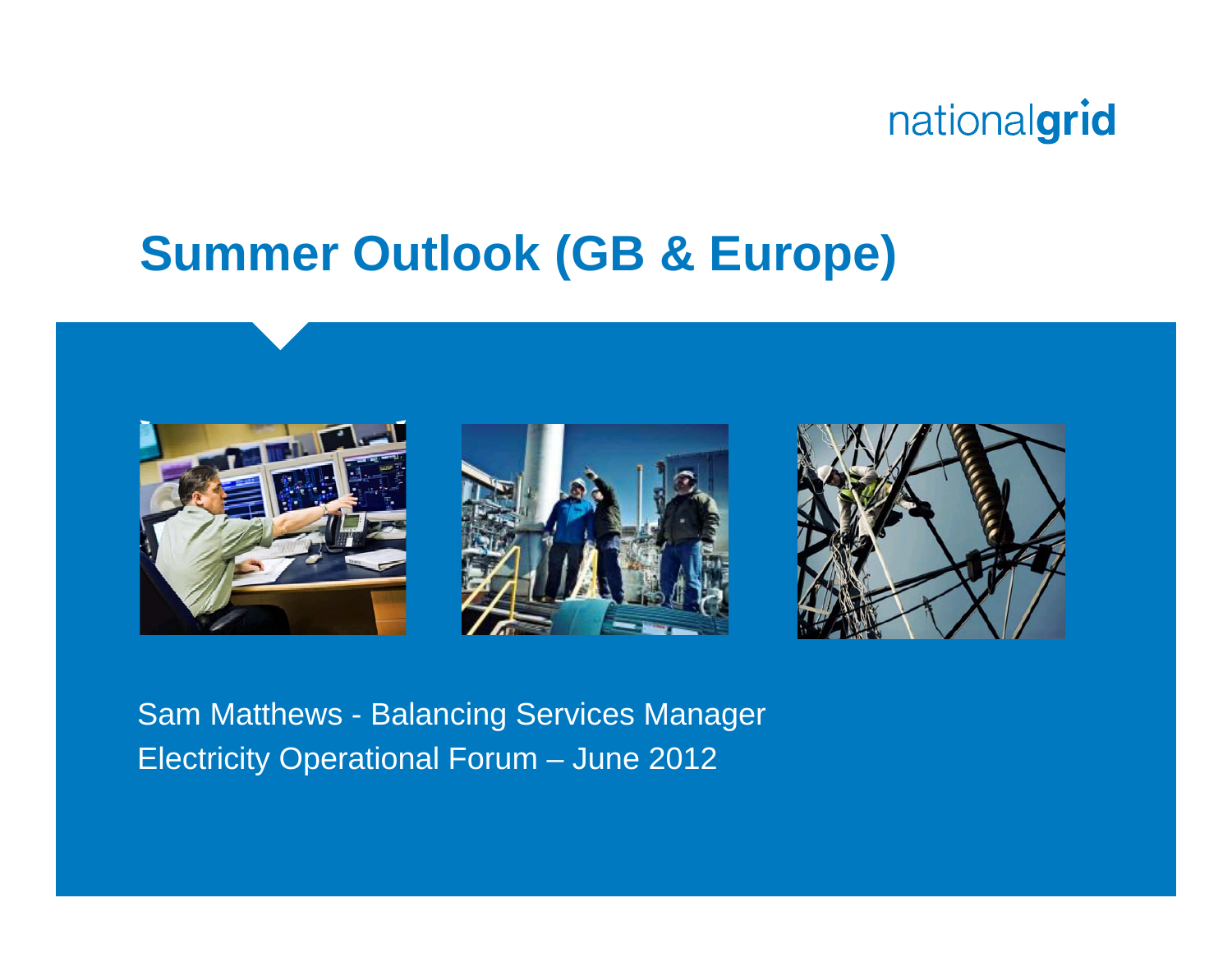#### **Agenda**

**GB** Overview

■ Gas

- **Electricity**
- **European Overview** 
	- **Electricity**

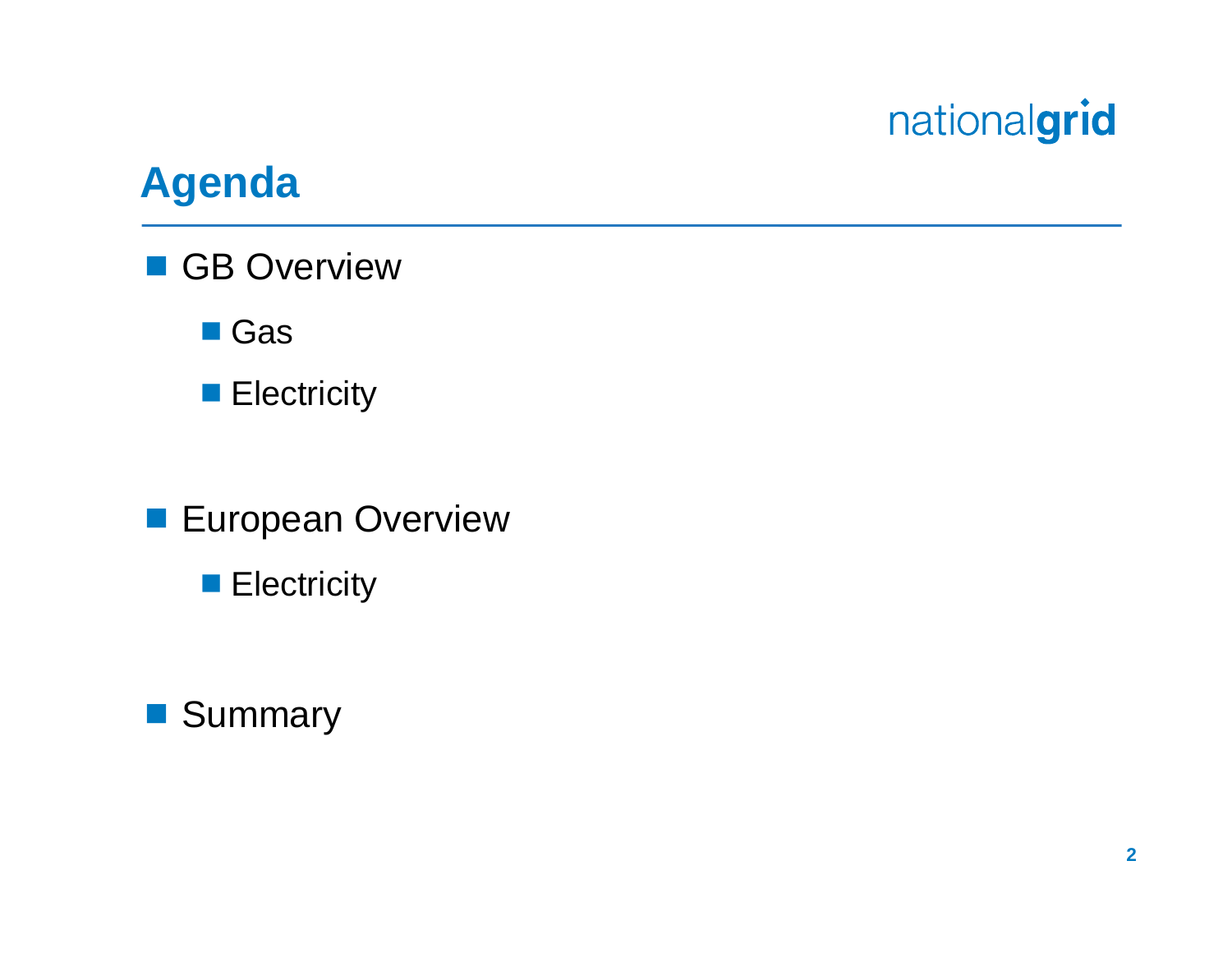#### **GB Overview**

■ Annual publication since 2009

■ Sets out National Grid's view and analysis for incoming summer

**Published in April** 



#### **https://www.nationalgrid.com/uk/Electricity/SYS/outlook/**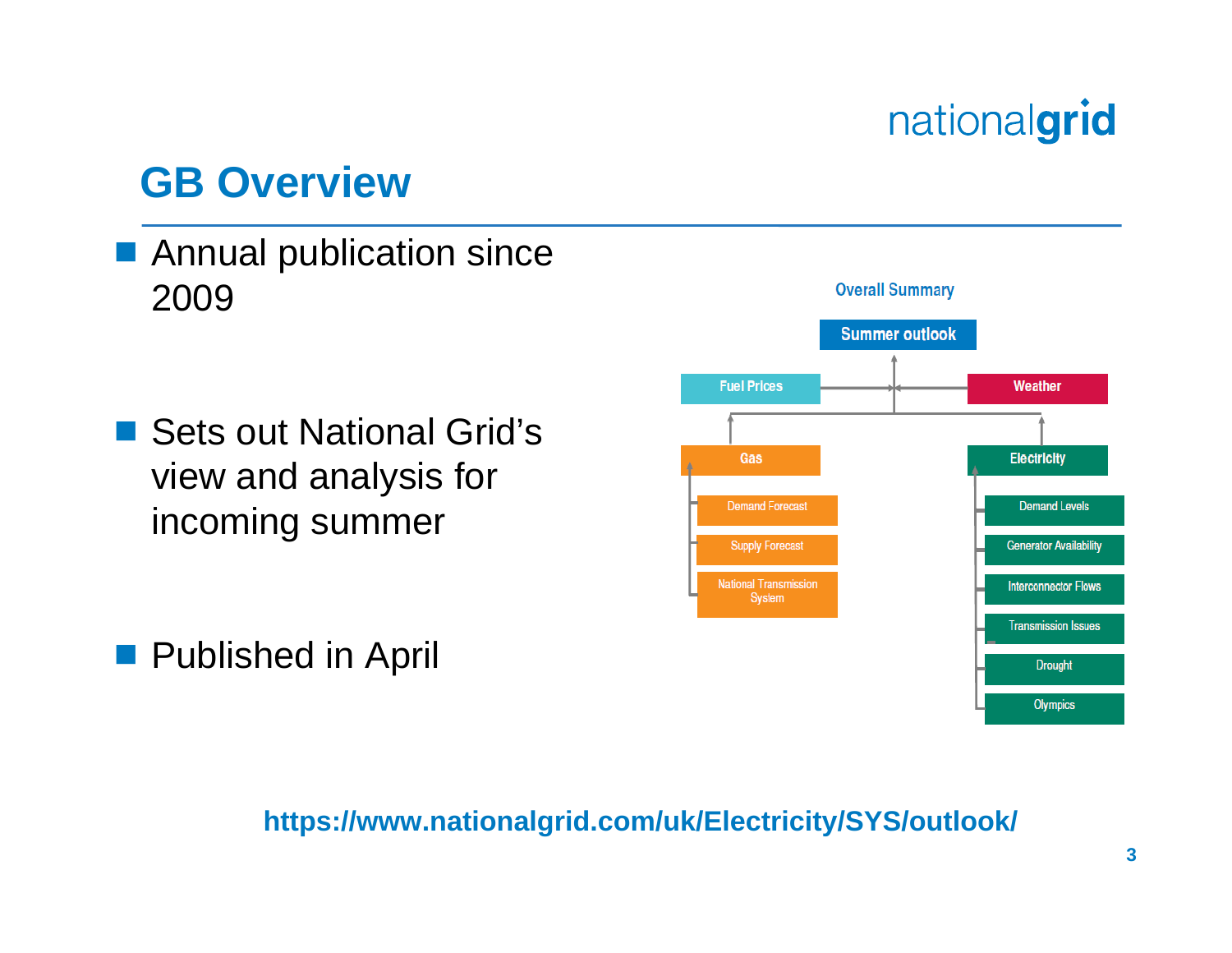#### **GB - Gas**

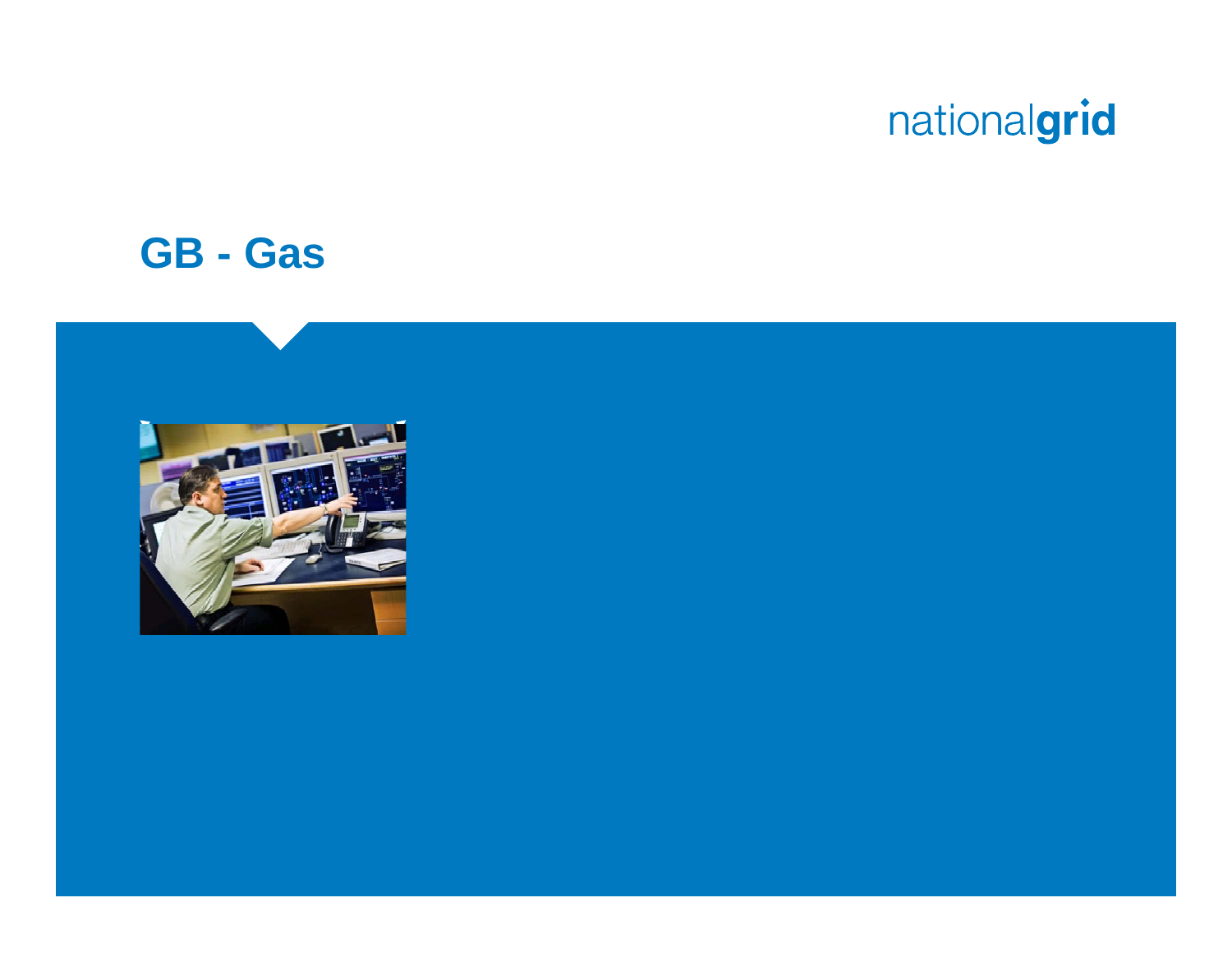#### **GB - Gas**

#### **Demand Overview**

#### Table G2 - Total Volume of Summer Demand for 2011 and Forecast for 2012 (bcm)

| Lower than 2011                               | <b>B</b> cm        | <b>Summer total</b> |                    |      |
|-----------------------------------------------|--------------------|---------------------|--------------------|------|
|                                               |                    |                     | 2011               |      |
|                                               |                    | 2011                | weather            | 2012 |
| <b>Driven by lower gas</b><br>burn for CCGT   |                    | actual              | corrected forecast |      |
|                                               | <b>NDM</b>         | 9.9                 | 10.7               | 10.8 |
|                                               | $DM + Industrial$  | 4.9                 | 4.9                | 5.0  |
|                                               | <b>Ireland</b>     | 2.9                 | 3.0                | 2.7  |
|                                               | <b>Total Power</b> | 12.6                | 12.6               | 9.3  |
|                                               | <b>GB</b> Total    | 30.7                | 31.5               | 28.4 |
| <b>Uncertainty over IUK</b><br><b>Exports</b> | <b>IUK Export</b>  | 6.3                 | 6.3                | 6.0  |
|                                               | Storage Injection  | 3.8                 | 3.8                | 2.0  |
|                                               | Total              | 40.8                | 41.6               | 36.4 |
|                                               |                    |                     |                    |      |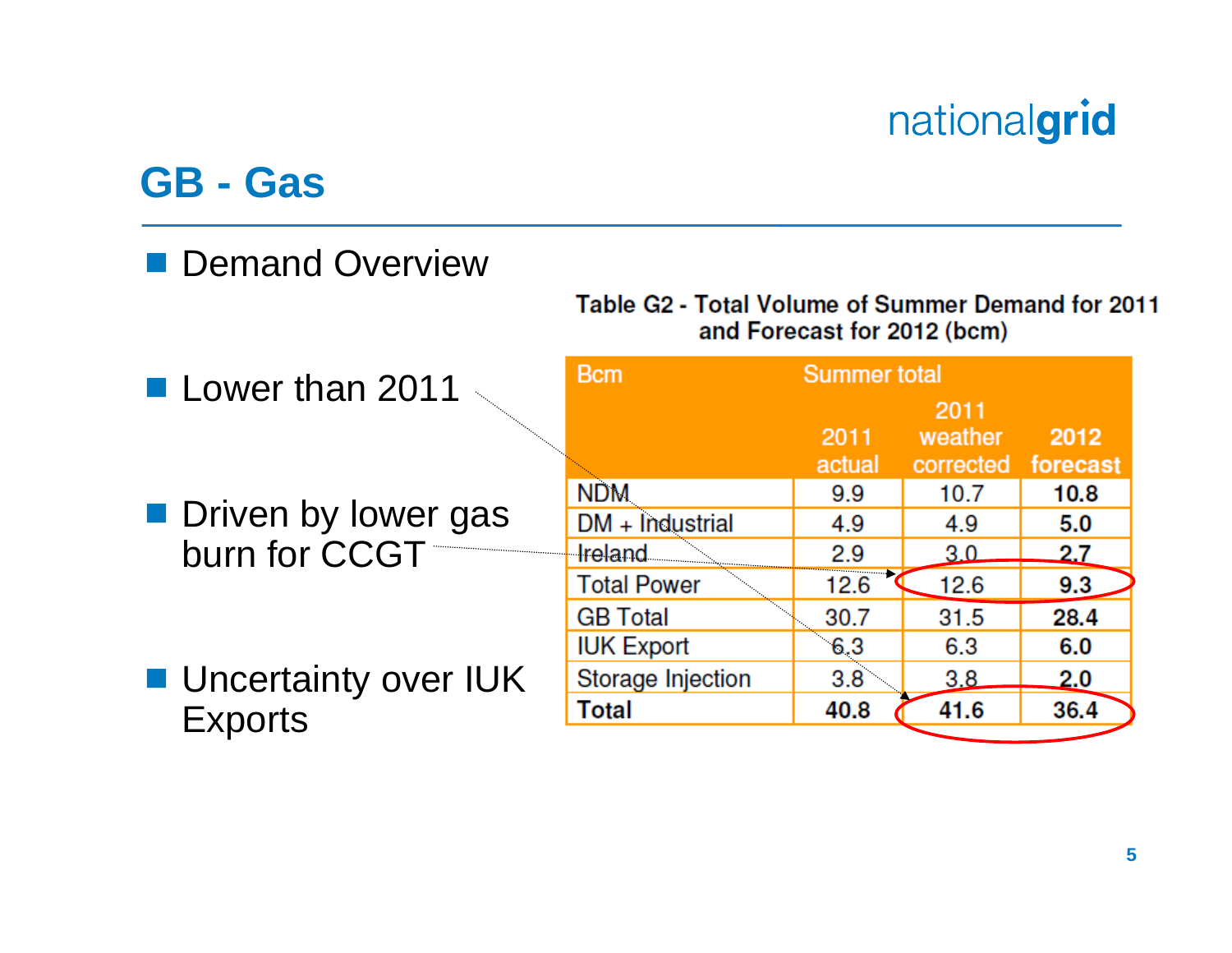#### **GB - Gas**

#### ■ Supply base continuing to changing

Figure G8 - Historic and Forecast Summer Gas Supplies by Source

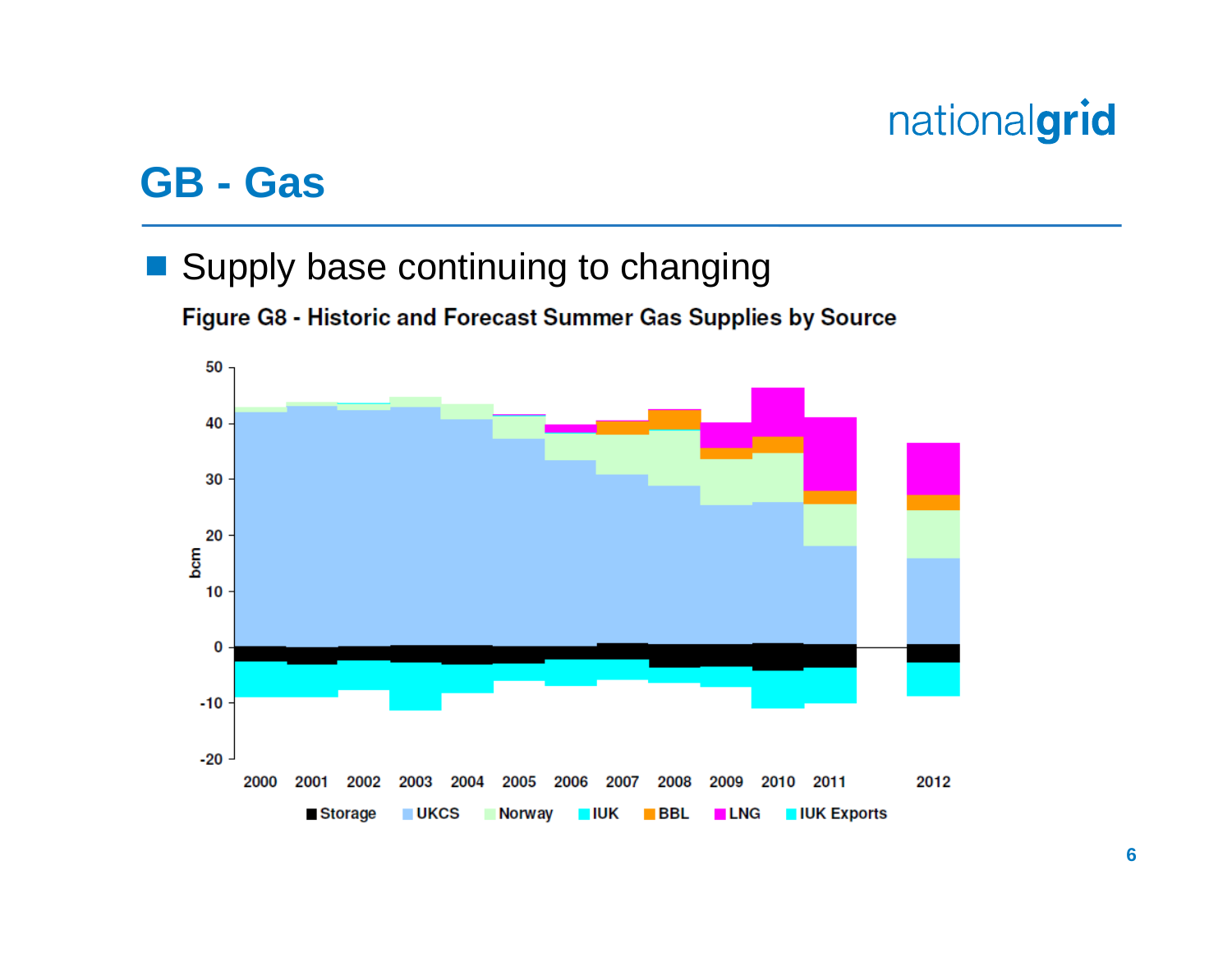#### **GB - Gas**

#### $\mathbb{R}^n$ Global LNG

#### Figure G9 - Global LNG Supply / Demand

Source: Lloyd's List, LNG Journal, NATS Pan EurAsian

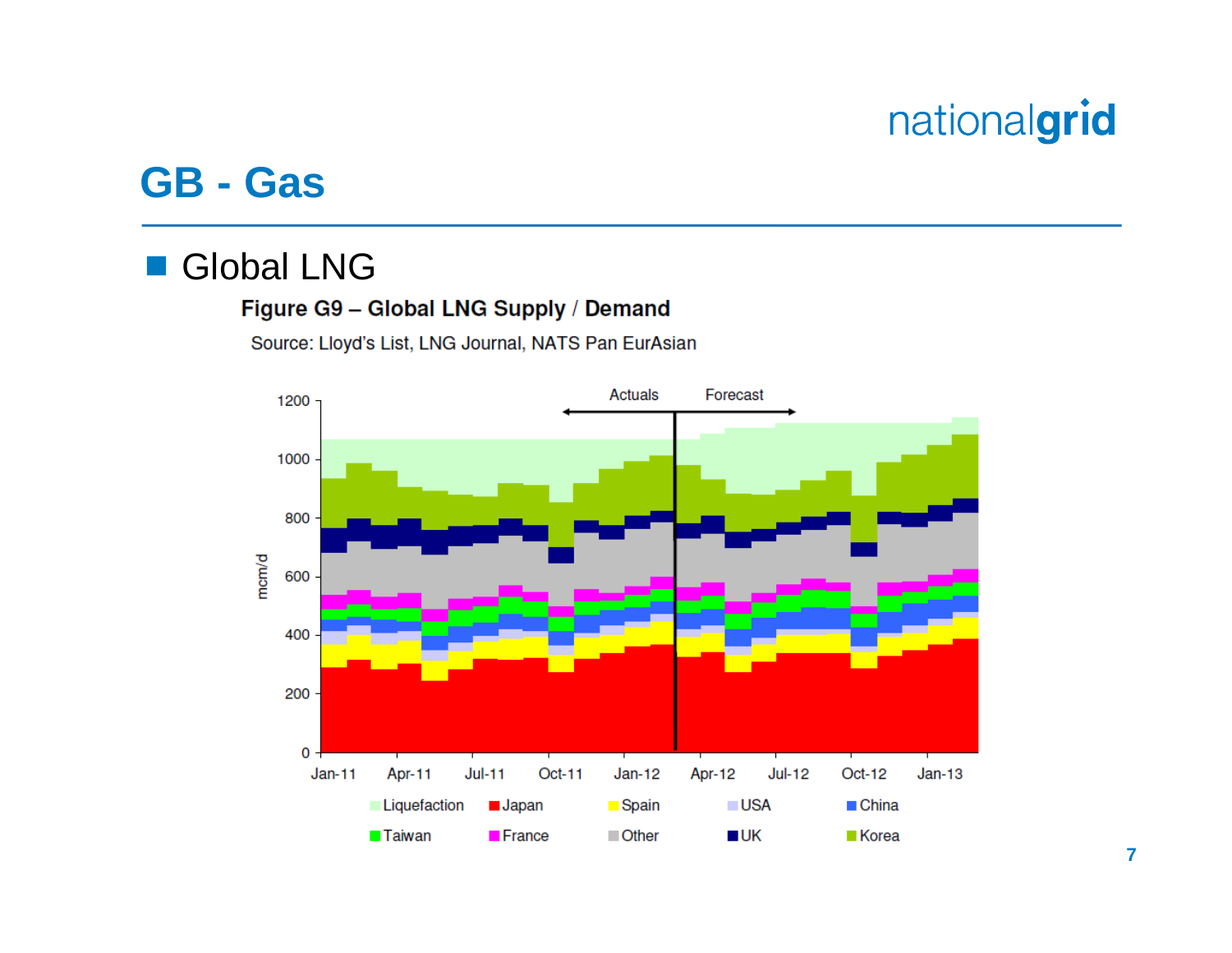

#### **GB -Electricity**

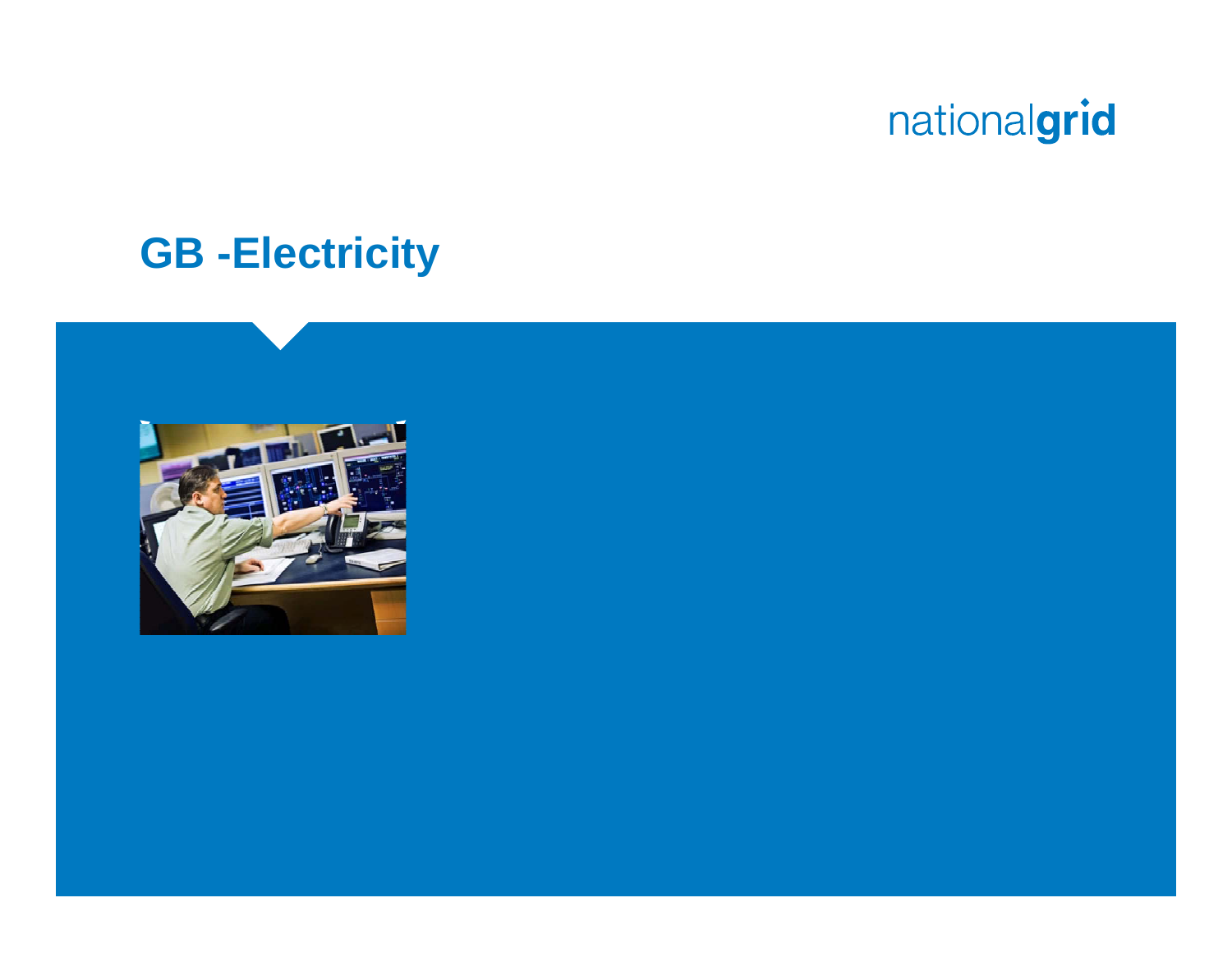#### **GB - Electricity**

#### "*comfortable surplus for every week*"

Figure E 12 - Declared Generation Availability

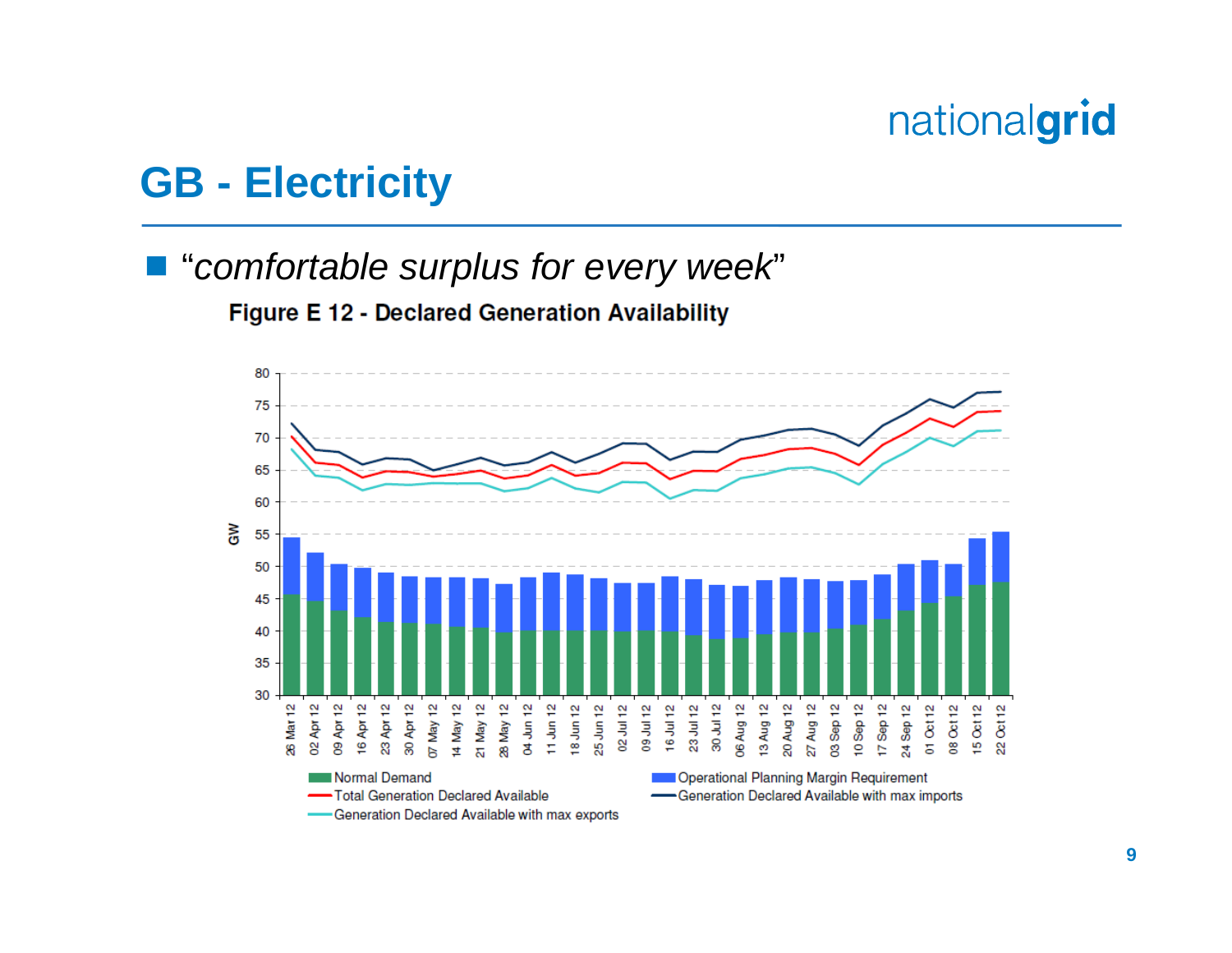#### **GB - Electricity**

#### **Minimum demand conditions are a key focus area**

Figure E 6 - Weather corrected minimum demands

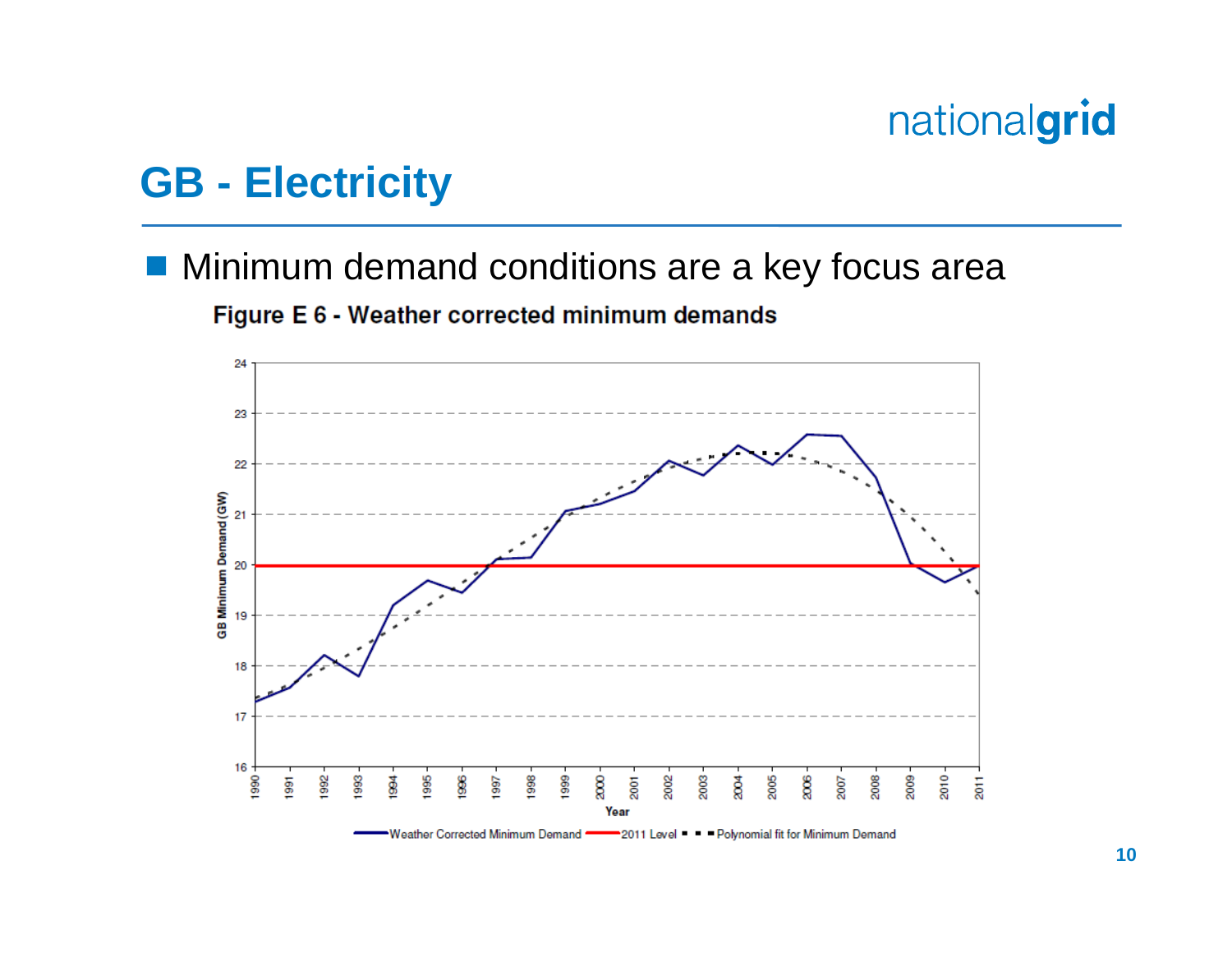#### **GB - Electricity**

- Why are minimum demand conditions are a key focus area for NGET this Summer?
	- **Levels of inflexible plant / "must run" generation**
	- Interconnector imports (driven by market price)
	- Variable renewable output
	- Require voltage support in certain areas
	- Need "downward regulating reserve"
- Result is a requirement to "2-shift" generation, Interconnector trading or in certain scenarios to curtail renewable generation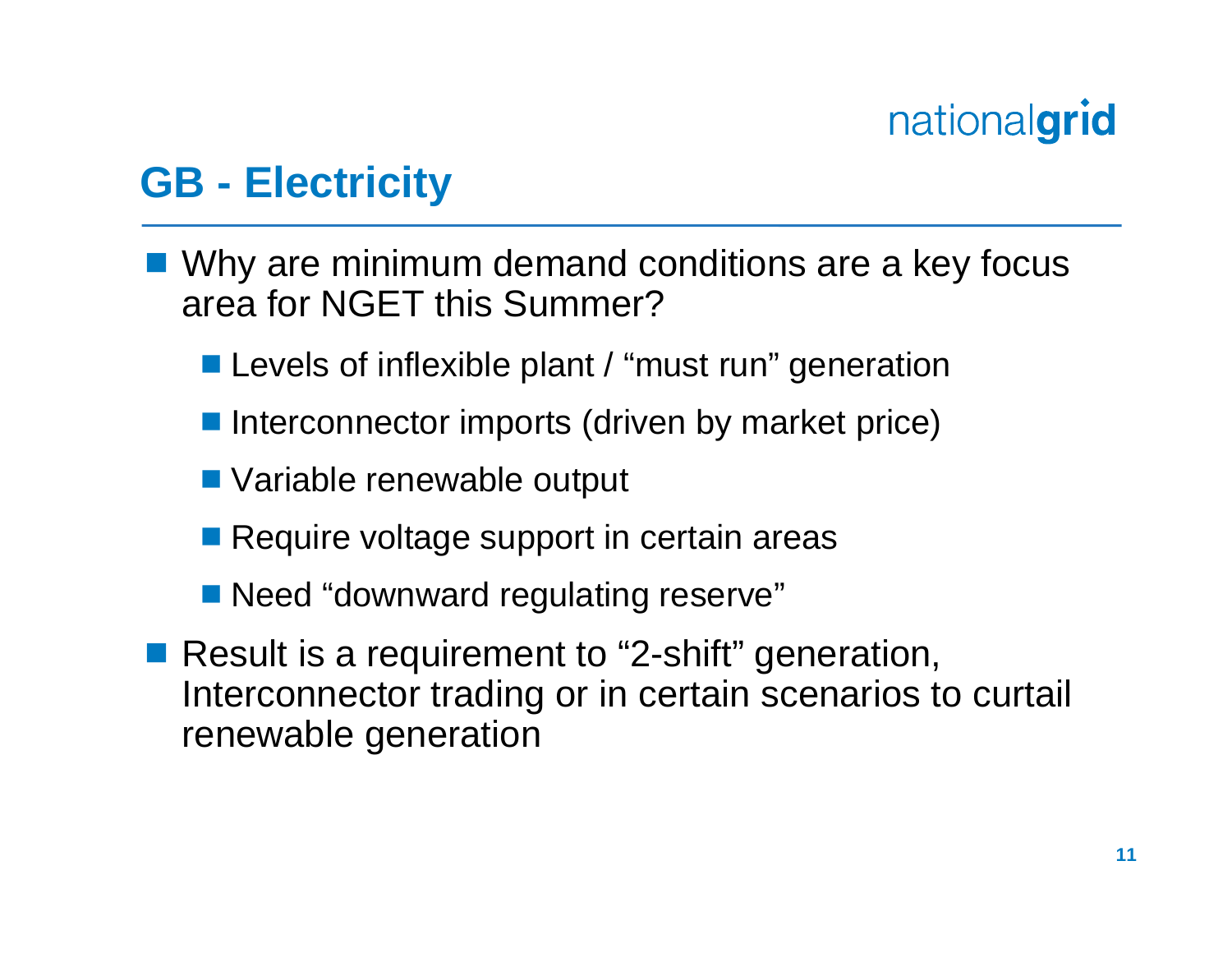#### **GB - Electricity**

#### Figure E 8 - Detailed Summer Minimum Analysis with maximum Interconnector Import capability

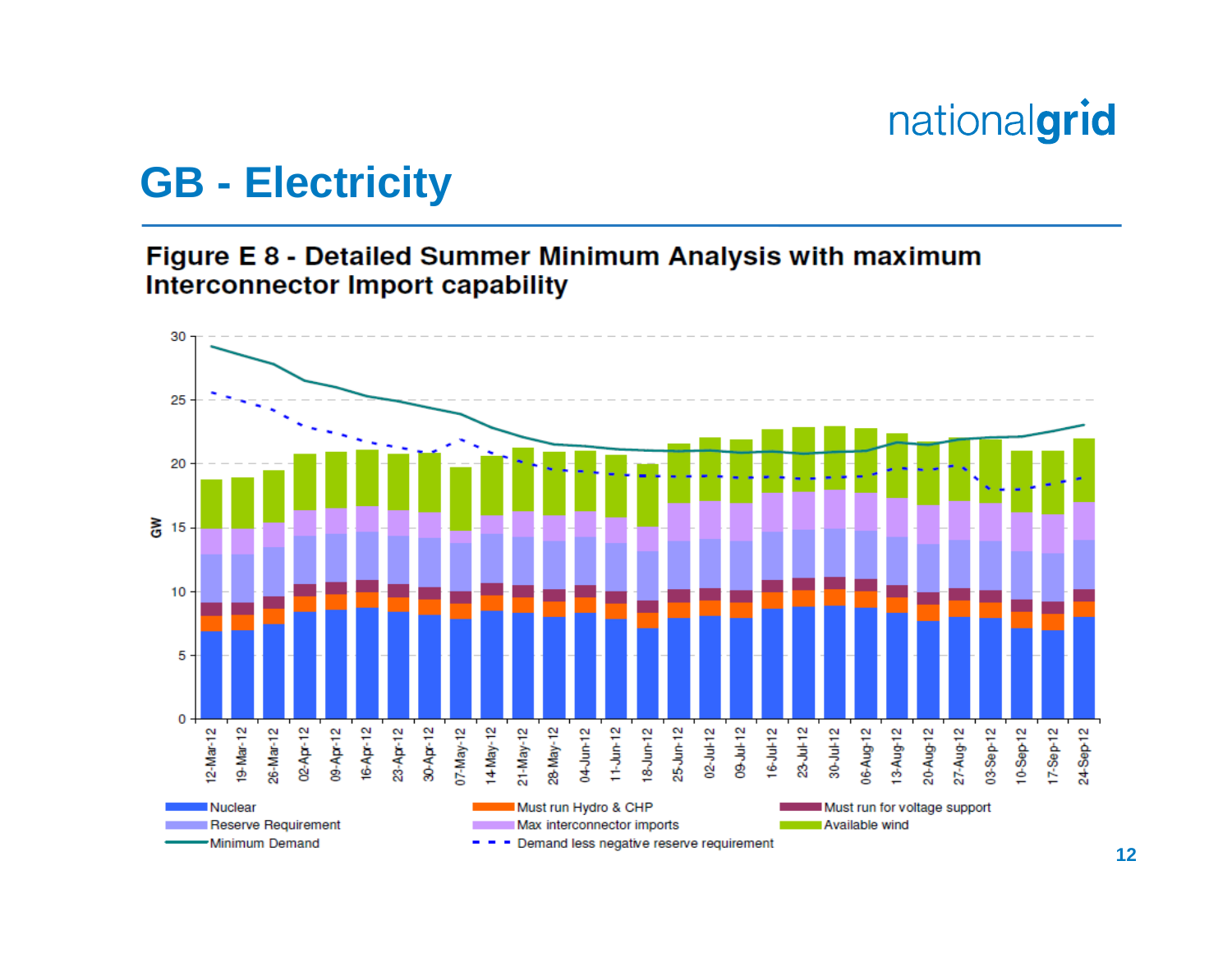#### **GB Summary**

#### ■ Gas

- **Demands forecast to be lower across summer 2012 than** summer 2011
- Supply is still changing as UKCS declines
- **Electricity** 
	- Surpluses are "comfortable"
	- **Focus on management of system under minimum** overnight demand conditions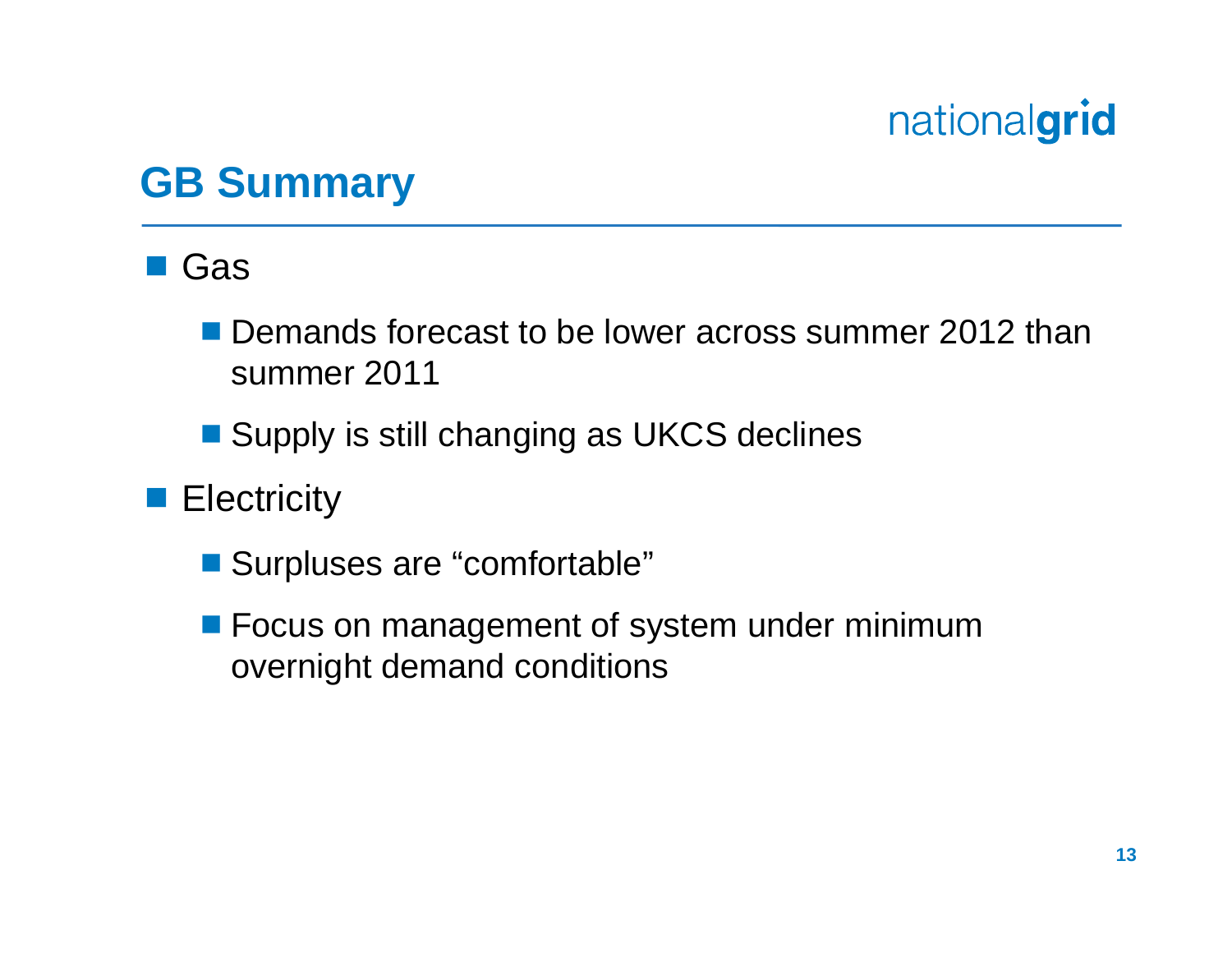#### **Europe -Electricity**

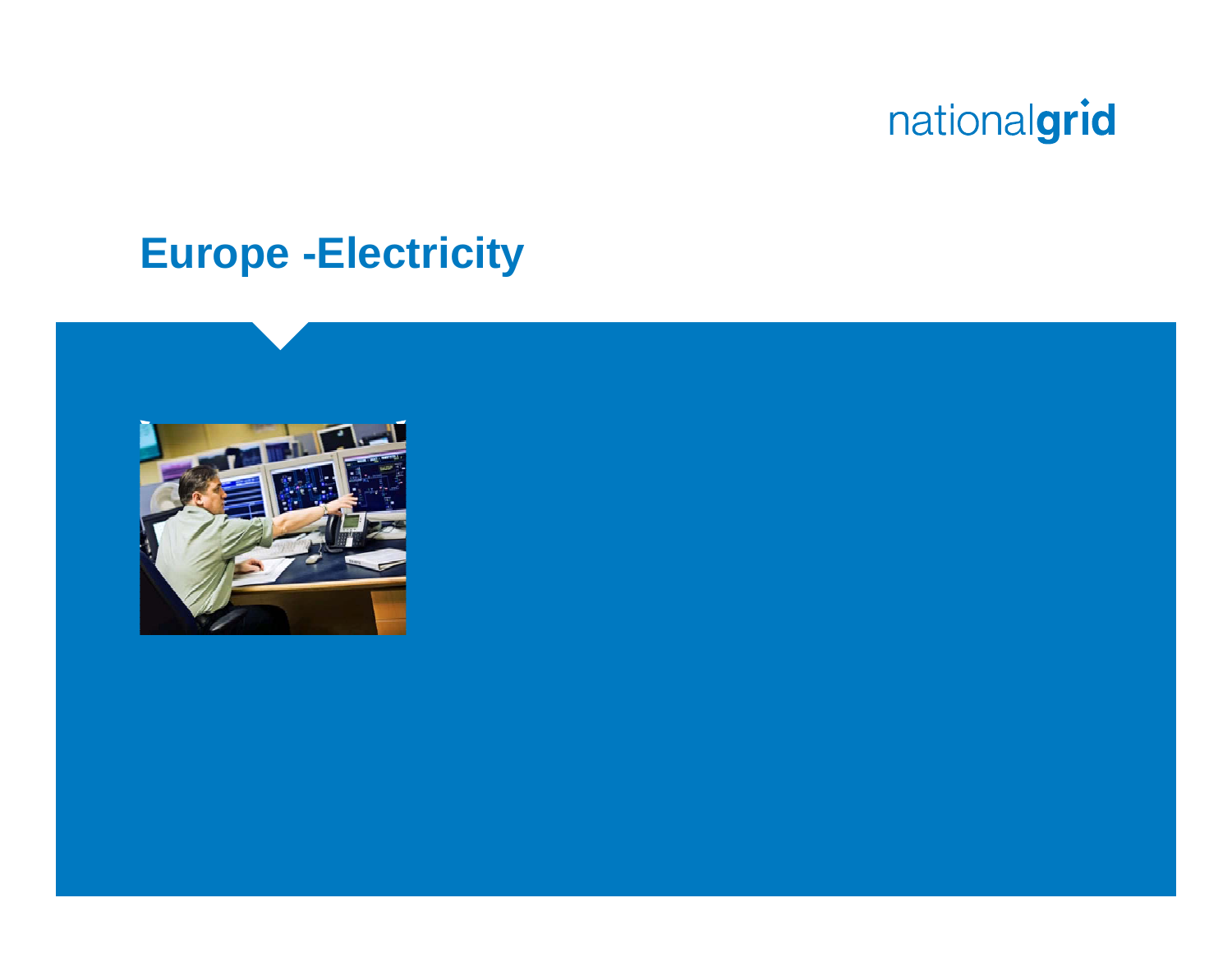#### **European Electricity Focus**

#### **ENTSO-E**

■ Data provided by all ENTSO-E Transmission System Operators (TSOs)



European Network of **Transmission System Operators** for Electricity

An Overview of System Adequacy:

**Analysis reviewed by** ENTSO-E team composed of members from various TSOs

Summer Outlook Report 2012 and Winter Review 2011/2012

**https://www.entsoe.eu/index.php?id=50**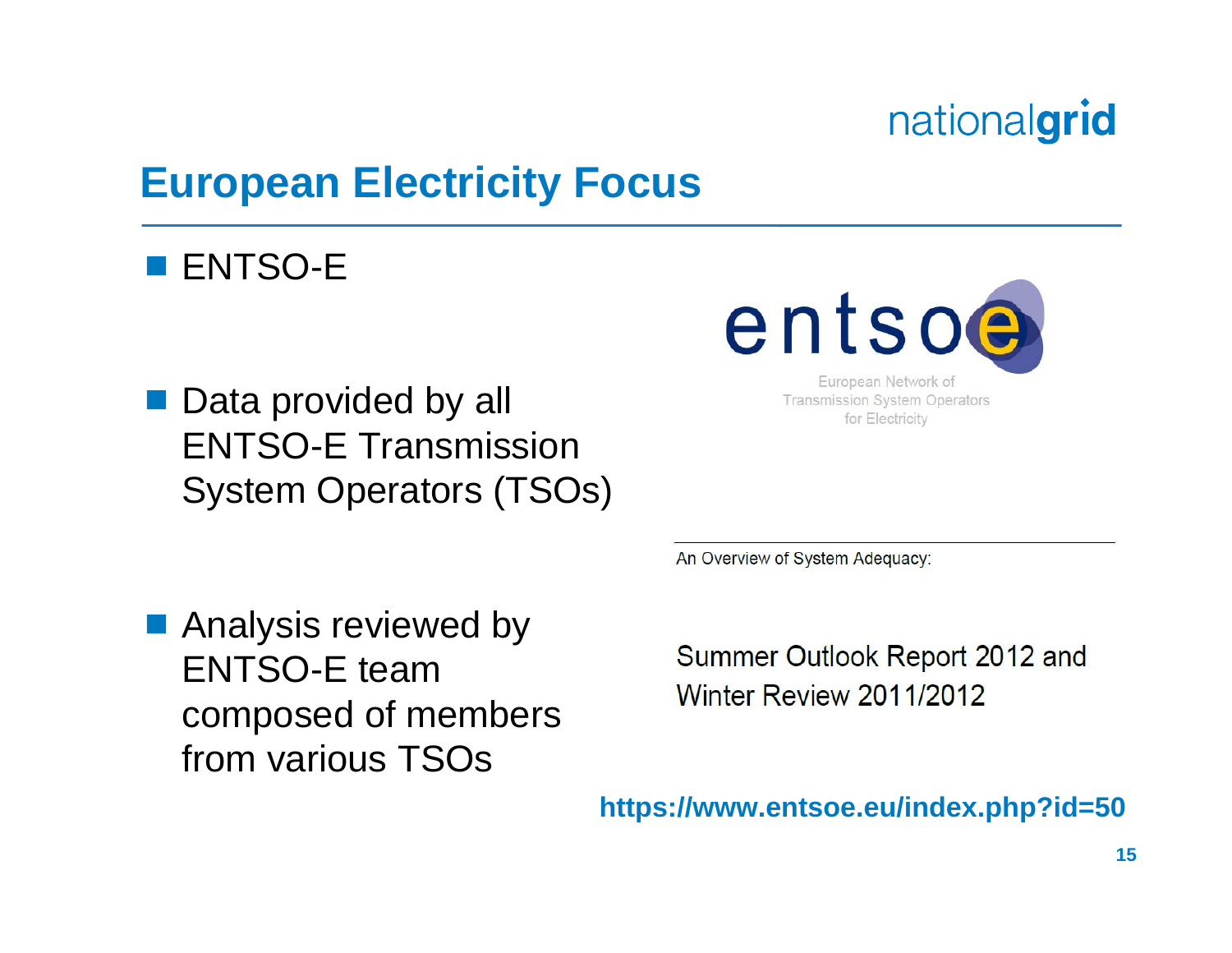#### **European Electricity Focus**

- Supply / Demand under normal demands are comfortable
- Ample interconnector capability to cover for "severe demands"
- Analysis looks at interconnector capability to determine a "stress" level for each week

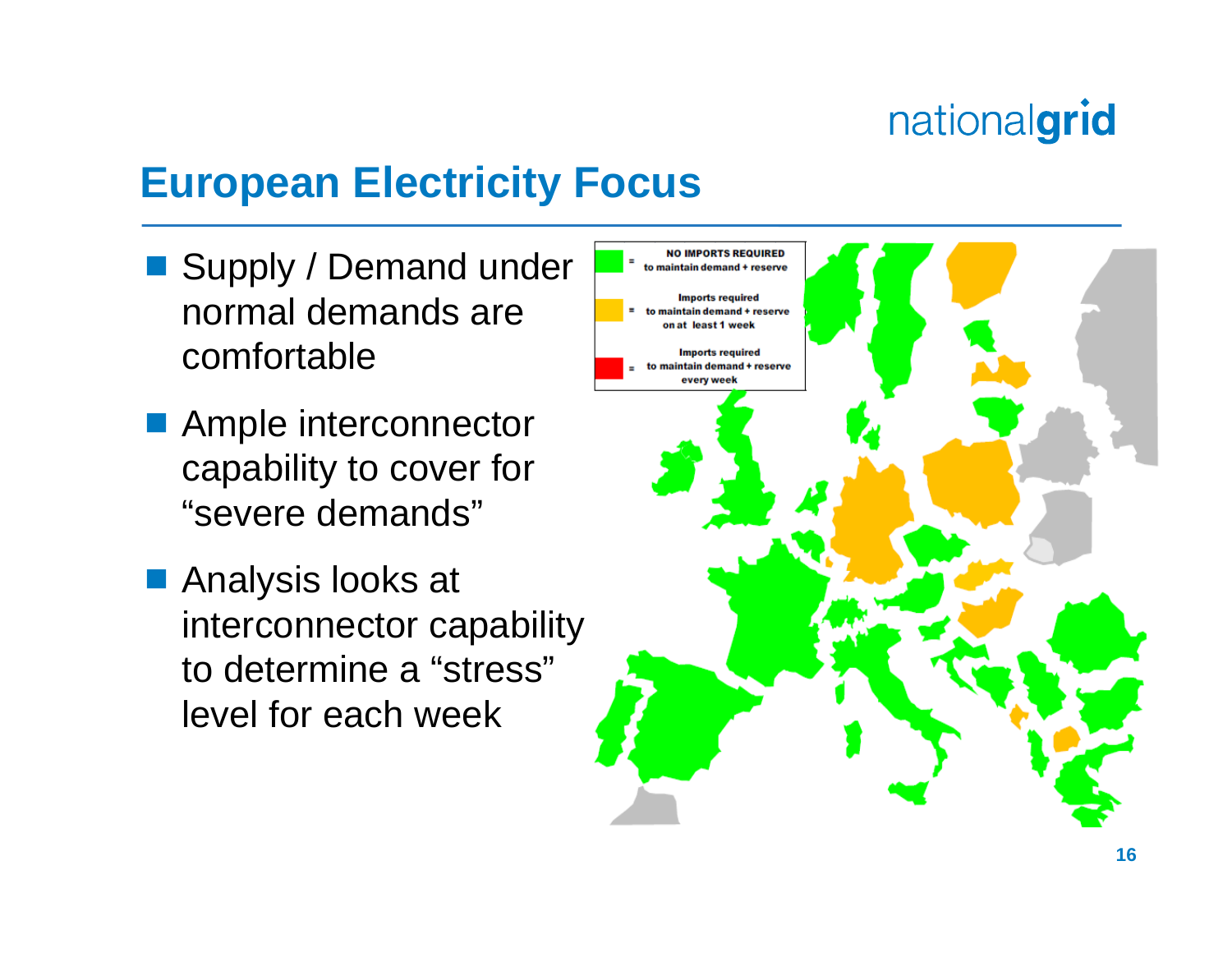#### **European Electricity Focus**

**High Demand week** example

**Low renewable** infeed

■ Certain regions require imports

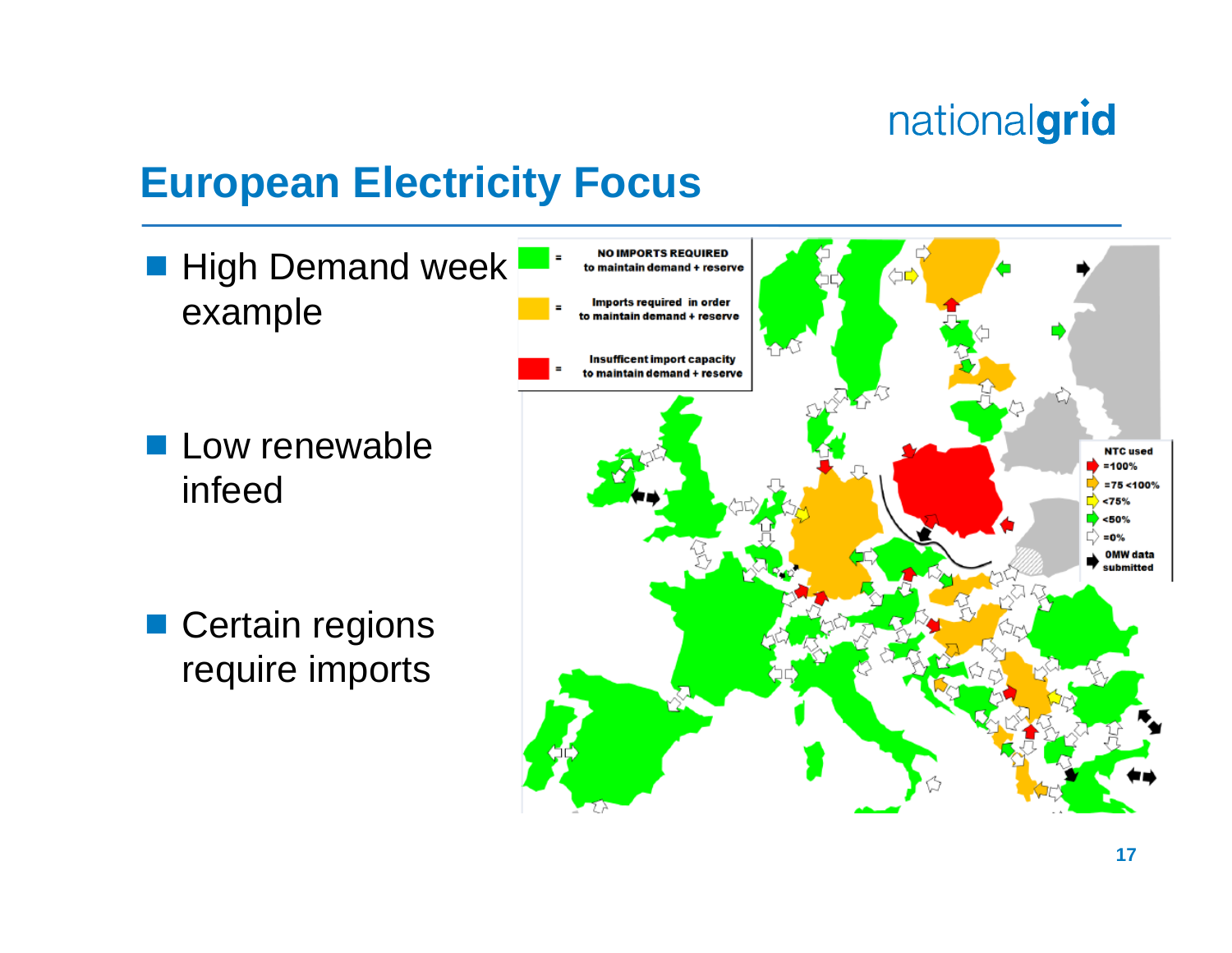#### **European Electricity Focus**

**First year for analysing "downward regulation" issues** across Europe ("overnight downward adequacy")

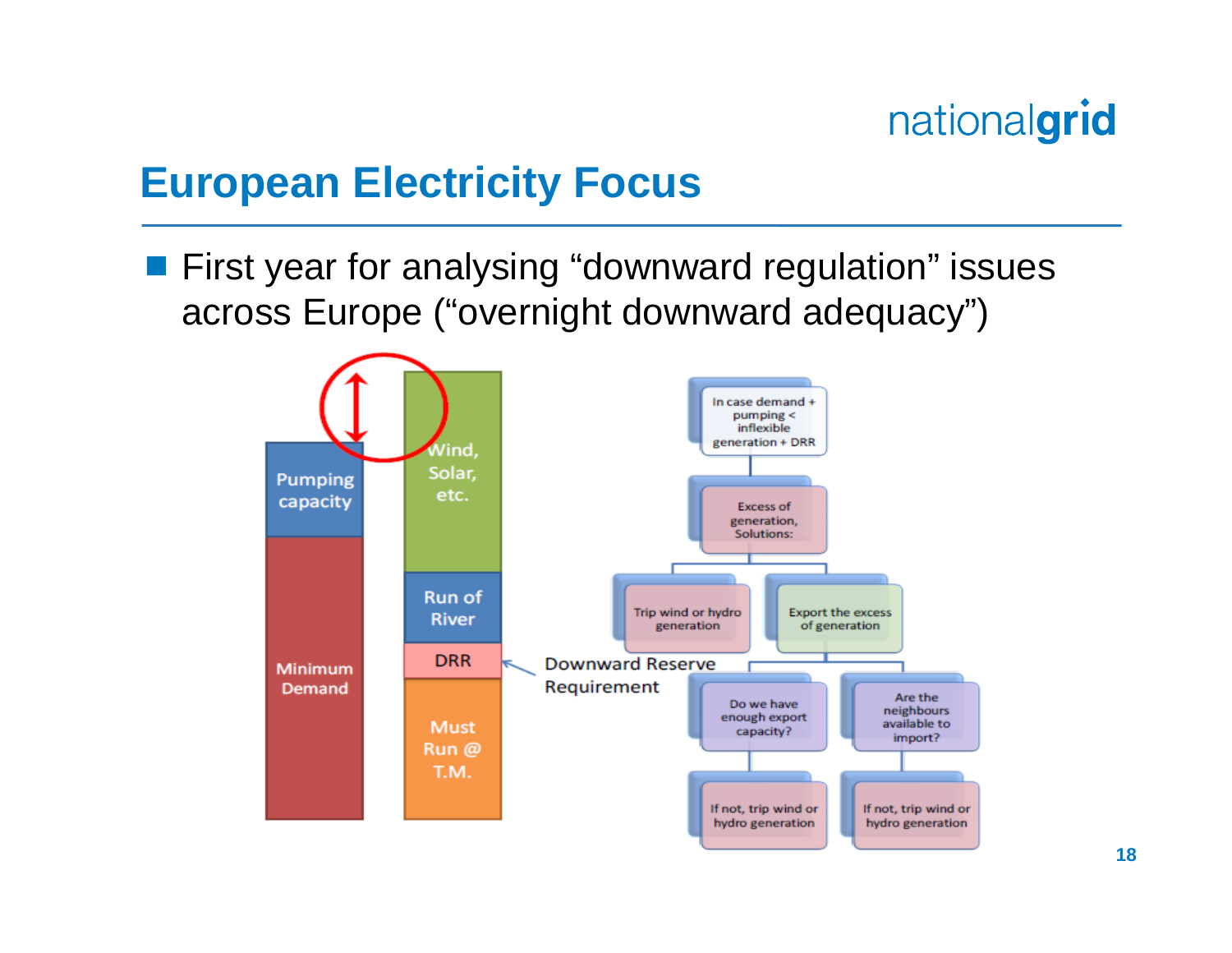#### **European Electricity Focus**

- **Minimum overnight** demands analysis
	- Wind output at 65% of capacity chosen

- **Narious regions** required to export
	- **Very dependent on** renewable output across regions

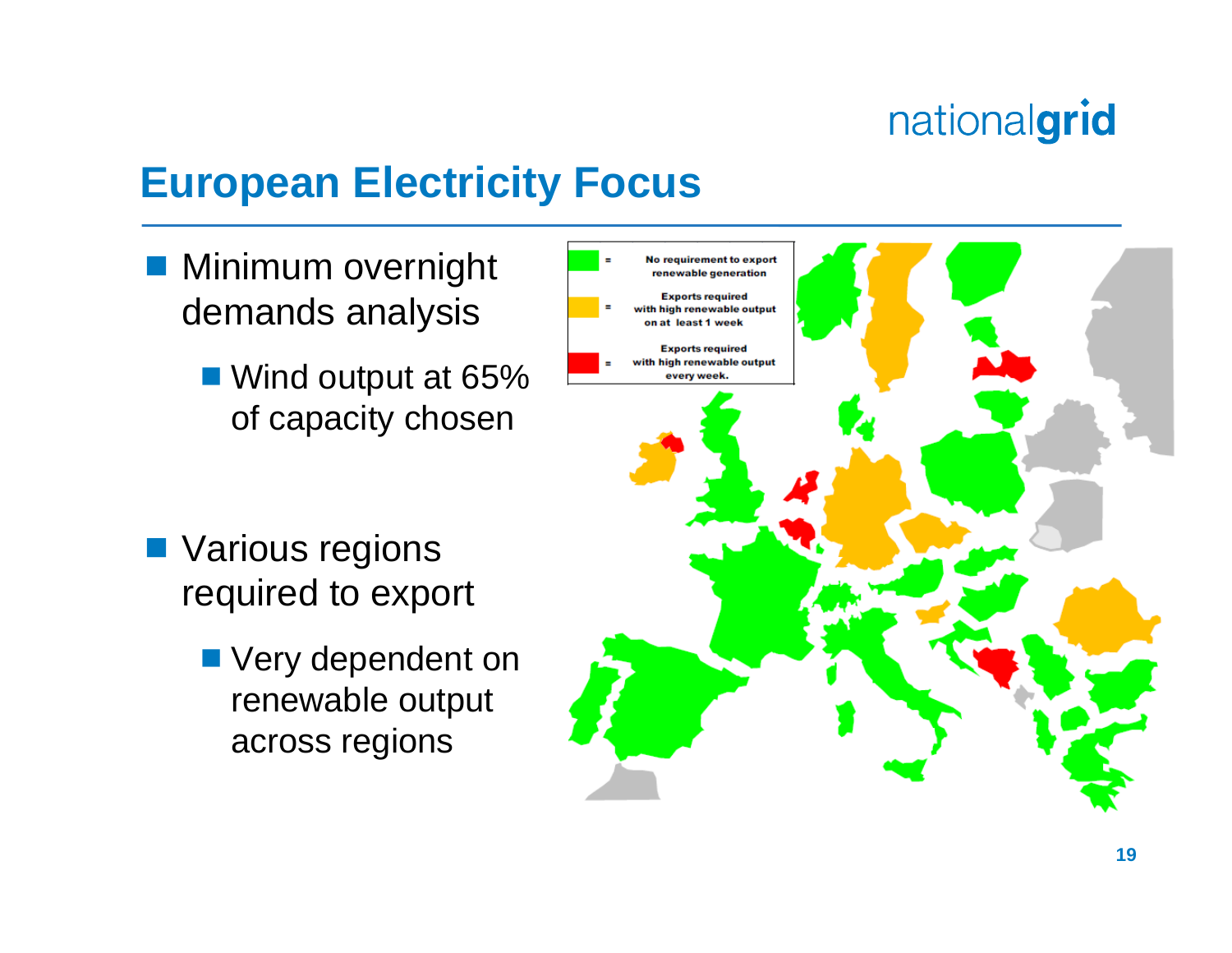#### **European Electricity Focus**

- $\blacksquare$  Week 30 (25<sup>th</sup> July)
- Certain regions unable to export all renewable gen due to interconnection limits
- Note: Ireland is solved with commissioning of new interconnector

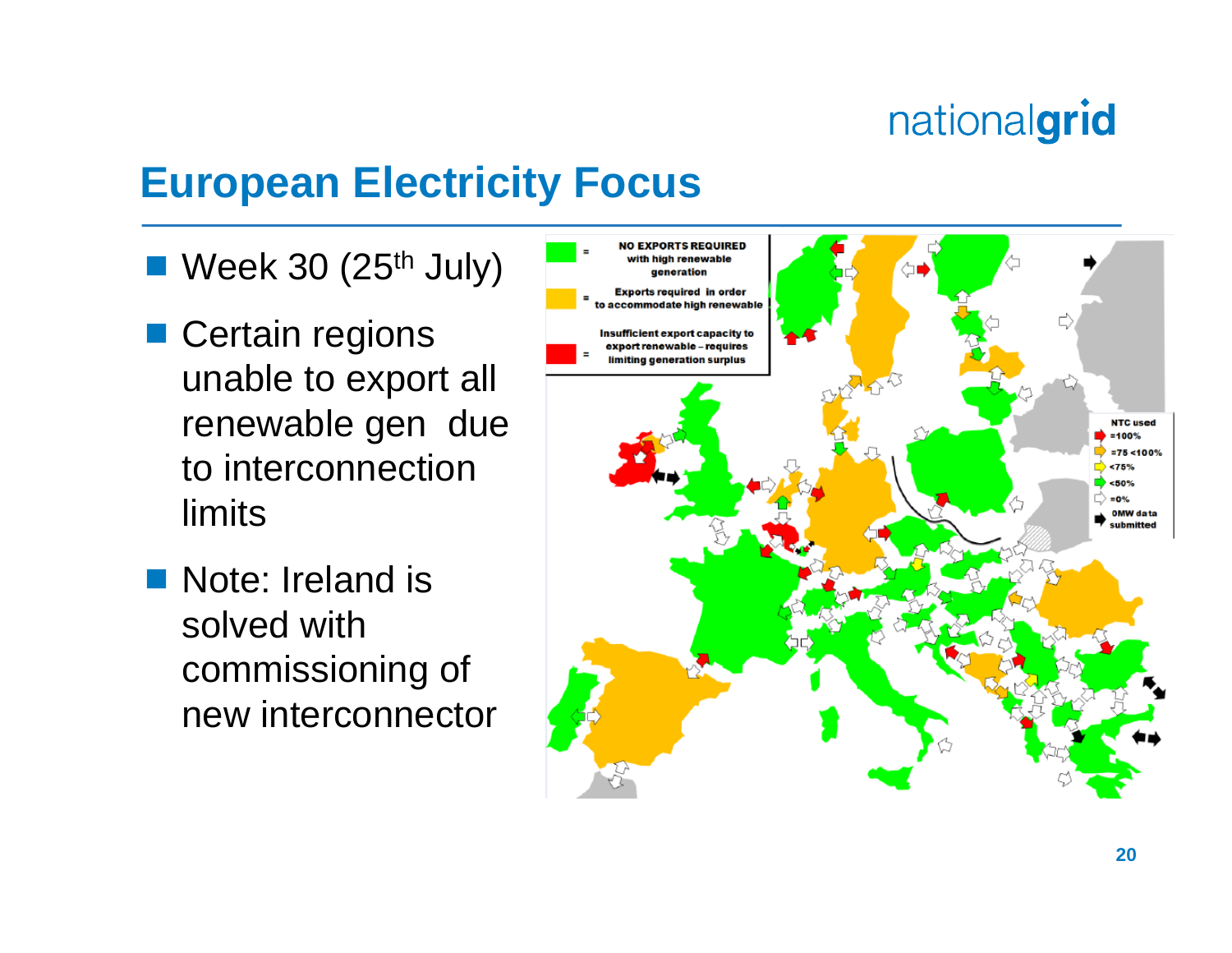#### **European Electricity Focus Summary**

- "Ample interconnector capacity" to provide energy to regions that may require it across Europe
	- sufficient generation for both normal and severe demand conditions.
- New analysis on "downward regulation" across Europe when overnight demands are at their minimum levels
	- **Highlights regions that are required to export excess** generation
	- **Analysis shows that in certain weeks there may be a** requirement to curtail renewable generation due to limited interconnector capability